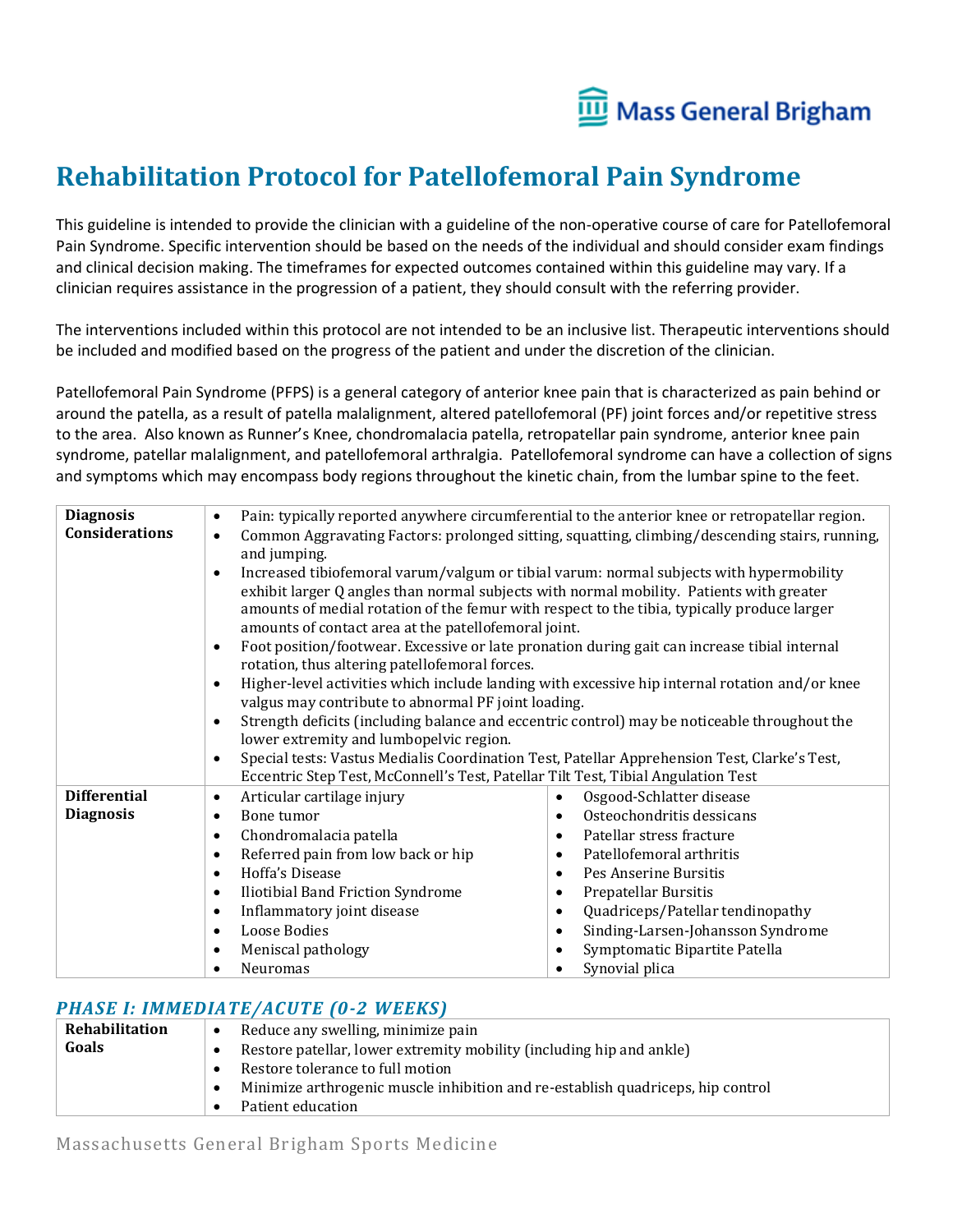|                      | Minimize aggravating factors as much as possible, such as descending stairs, prolonged<br>$\circ$       |  |
|----------------------|---------------------------------------------------------------------------------------------------------|--|
|                      | sitting, running, jumping                                                                               |  |
|                      | Initial self-symptom management and joint protection<br>$\circ$                                         |  |
|                      | Independent with initial home exercise program<br>$\Omega$                                              |  |
| <b>Interventions</b> | During this early phase, numerous manual interventions may be utilized to reduce the patient's pain,    |  |
|                      | restriction to movement, and joint loading:                                                             |  |
|                      | Soft Tissue Mobilization/Instrument-Assisted Soft Tissue Mobilization<br>$\bullet$                      |  |
|                      | Patellar Taping (McConnell, Kinesiotaping)<br>$\bullet$                                                 |  |
|                      | Ischemic compression/Bloodflow Restrictive Training<br>$\bullet$                                        |  |
|                      | Dry Needling<br>$\bullet$                                                                               |  |
|                      | Nerve mobilization<br>$\bullet$                                                                         |  |
|                      | Joint mobilization/manipulation<br>$\bullet$                                                            |  |
|                      | Strengthening<br>$\bullet$                                                                              |  |
|                      | Stretching<br>$\bullet$                                                                                 |  |
|                      |                                                                                                         |  |
|                      | Mobility                                                                                                |  |
|                      | $\bullet$                                                                                               |  |
|                      | Stationary biking for tolerable mobility (minimal resistance)                                           |  |
|                      | Stretching/Foam rolling<br>$\bullet$<br><b>Hip flexors</b><br>$\circ$                                   |  |
|                      | <b>Hamstrings</b><br>$\circ$                                                                            |  |
|                      | <b>Ouadriceps</b><br>$\circ$                                                                            |  |
|                      | <b>Iliotibial band</b><br>$\circ$                                                                       |  |
|                      | <b>Adductors</b><br>$\circ$                                                                             |  |
|                      | Hip extensors/rotators<br>$\circ$                                                                       |  |
|                      | Gastroc-soleus complex<br>$\circ$                                                                       |  |
|                      |                                                                                                         |  |
|                      | Strengthening                                                                                           |  |
|                      | Quadriceps isometrics at 0, 45, 90 degrees of flexion<br>$\bullet$                                      |  |
|                      | <b>Straight leg raise</b><br>$\bullet$                                                                  |  |
|                      | Bridge/unilateral bridging<br>$\bullet$                                                                 |  |
|                      | <b>Sidelying clamshells</b><br>$\bullet$                                                                |  |
|                      | <b>Sidelving hip abduction</b><br>$\bullet$                                                             |  |
|                      | Core/lumbopelvic stabilization (transverse abdominus, multifidus lifts, front/side planks)<br>$\bullet$ |  |
| Criteria to          | Full knee motion, compared to uninvolved side<br>$\bullet$                                              |  |
| <b>Progress</b>      | Appropriate quad contraction with superior patella glide and full active extension                      |  |
|                      | $\bullet$<br>Able to perform straight leg raise without lag or pain<br>$\bullet$                        |  |
|                      | Full tolerance to weightbearing with relative knee extension                                            |  |
|                      | $\bullet$                                                                                               |  |

## *PHASE II: INTERMEDIATE/SUB-ACUTE (2-4 WEEKS)*

| Rehabilitation          | Progress to closed-chain/weightbearing activities without loading of knee flexion<br>$\bullet$ |
|-------------------------|------------------------------------------------------------------------------------------------|
| Goals                   | Maintain full ROM<br>$\bullet$                                                                 |
|                         | Tolerance to closed chain strengthening without loading of knee joint in flexion<br>٠          |
|                         | Independent with progressed home exercise program, all daily activities<br>$\bullet$           |
| <b>Additional</b>       | Strengthening                                                                                  |
| <b>Interventions</b>    | Sumo walks<br>٠                                                                                |
| <i>*Continue with</i>   | Monster walks<br>٠                                                                             |
| Phase I                 | 4-way hip drills<br>٠                                                                          |
| <i>interventions as</i> |                                                                                                |
| indicated               | Balance/proprioception                                                                         |
|                         | Single-leg stance<br>٠                                                                         |
|                         | Clock taps<br>$\bullet$                                                                        |
|                         | <b>Ball toss</b>                                                                               |
|                         |                                                                                                |
|                         | Correction of movement abnormalities with functional tasks                                     |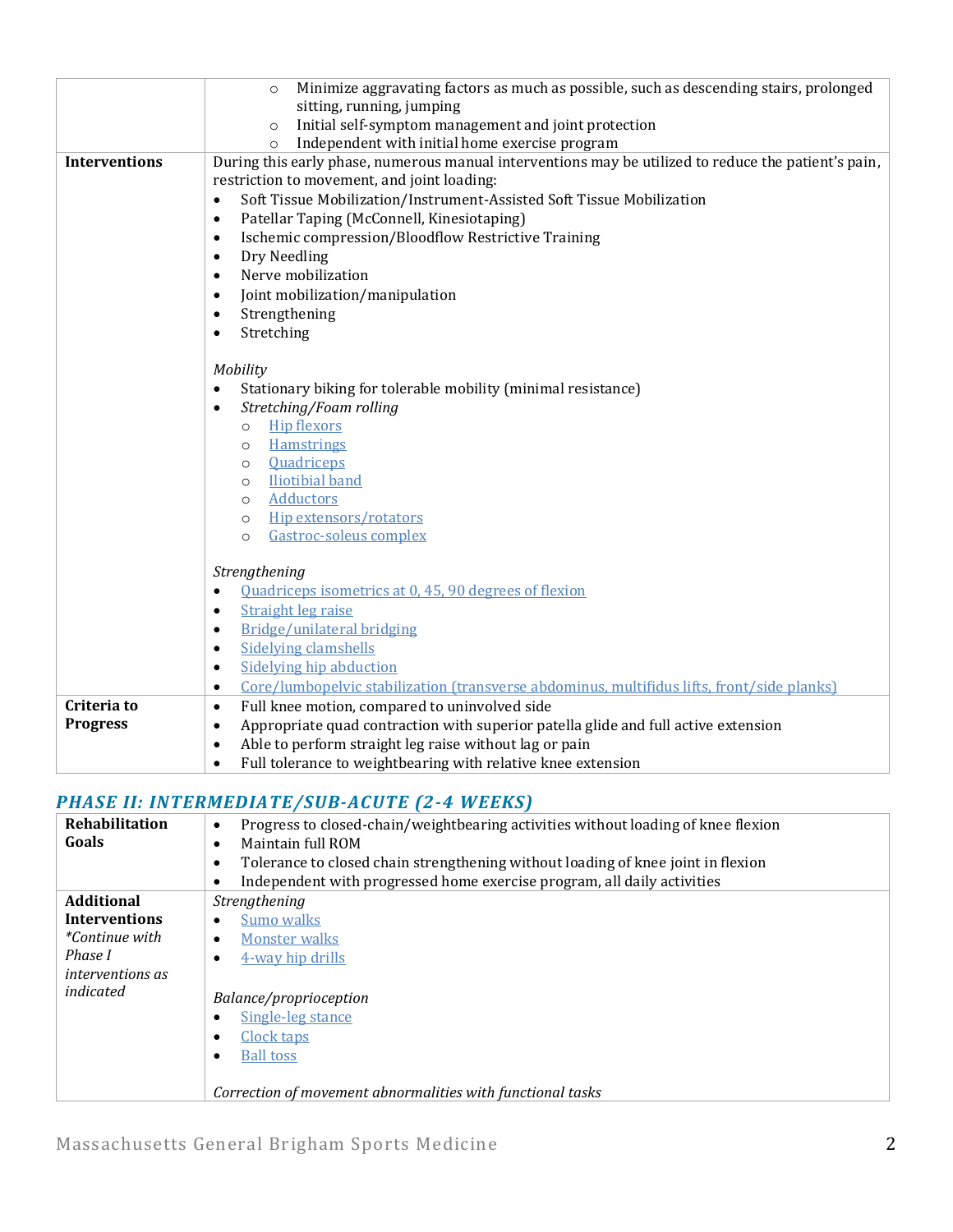| Criteria to | Tolerance to weightbearing activities                  |
|-------------|--------------------------------------------------------|
| Progress    | Maintenance of full ROM                                |
|             | Normalize muscle length or achieve muscle length goals |

## *PHASE III: LATE/CHRONIC (4-6 WEEKS)*

| Rehabilitation        | Maintain full ROM<br>$\bullet$                                                                                  |
|-----------------------|-----------------------------------------------------------------------------------------------------------------|
| Goals                 | Promote proper movement patterns<br>$\bullet$                                                                   |
|                       | Avoid post exercise pain/swelling<br>$\bullet$                                                                  |
|                       | Achieve all muscle strength goals<br>$\bullet$                                                                  |
|                       | Negotiating stairs unlimited<br>$\bullet$                                                                       |
|                       | Full tolerance to closed chain knee joint loading with flexion, with appropriate eccentric control<br>$\bullet$ |
|                       | Achieve all muscle strength goals<br>$\bullet$                                                                  |
|                       | Achieve daily/functional goals<br>$\bullet$                                                                     |
| <b>Additional</b>     | Strengthening                                                                                                   |
| <b>Interventions</b>  | Partial squat, squat to chair, wall slide, progressing to functional squat pattern<br>$\bullet$                 |
| <i>*Continue with</i> | Lunge/reverse lunge<br>$\bullet$                                                                                |
| Phase I-II            | <b>Step ups</b><br>$\bullet$                                                                                    |
| Interventions as      | <b>Step downs, eccentric loading</b><br>$\bullet$                                                               |
| indicated             |                                                                                                                 |
|                       | Correction of movement abnormalities with sport-related tasks                                                   |
|                       |                                                                                                                 |
|                       | Return to Running Program                                                                                       |
| Criteria for          | Independent self-management of symptoms<br>$\bullet$                                                            |
| <b>Discharge</b>      | Demonstrate appropriate understanding of condition and maintenance to prevent risk of<br>$\bullet$              |
|                       | recurrence                                                                                                      |
|                       |                                                                                                                 |
|                       |                                                                                                                 |
| <b>Revised 6/2021</b> |                                                                                                                 |

| Contact | Please email <b>MGHSportsPhysicalTherapy@partners.org</b> with questions specific to this protocol |
|---------|----------------------------------------------------------------------------------------------------|

References:

Chang WD, Chen FC, Lee CL, Lin HY, Lai PT. Effects of Kinesio Taping versus McConnell Taping for Patellofemoral Pain Syndrome: A Systematic Review and Meta-Analysis. Evidence-Based Complementary and Alternative Medicine. 2015; 1-11.

Sueki D, Brechter J. Orthopedic Rehabilitation Clinical Advisor. 1st ed. Maryland Heights, Missouri: Mosby; 2009. 598-599.

Arazpour M, Bahramian F, Abutorabi A, Nourbakhsh ST, Alidousti A, Hamidreza Aslani. The Effect of Patellofemoral Pain Syndrome on Gait Parameters: A Literature Review. The Archives of Bone and Joint Surgery. October 2016; 4(4): 298-306.

Espí-López GV, Arnal-Gómez A, Balasch-Bernat M, Inglés M. Effectiveness of Manual Therapy Combined with Physical Therapy in Treatment of Patellofemoral Pain Syndrome: Systematic Review. Journal of Chiropractic Medicine. June 2018; 139-146.

Boling MC, Padua DA, Marshall SW, Guskiewicz K, Pyne S, Beutler A. A prospective investigation of biomechanical risk factors for patellofemoral pain syndrome: the Joint Undertaking to Monitor and Prevent ACL Injury (JUMP-ACL) cohort. American Journal of Sports Medicine. 2009; 37 (11): 2108-2116.

Crossley K, Bennell K, Green S, Cowan S, McConnell J. Physical therapy for patellofemoral pain: A randomized, double-blinded, placebo-controlled trial. The American Journal of Sports Medicine. 2002; 30(6): 857-865.

Kettunen JA, Harilainen A, Sandelin J, et al. Knee arthroscopy and exercise versus exercise only for chronic patellofemoral pain syndrome: A randomized controlled trial. BMC Medicine. 2007; 5 (1): 38.

Ferber R, Bolgla L, Earl-Boehm JE, Emery C, Hamstra-Wright K. Strengthening of the Hip and Core Versus Knee Muscles for the Treatment of Patellofemoral Pain: A Multicenter Randomized Controlled Trial. Journal of Athletic Training. 2015; 50 (4): 366-377.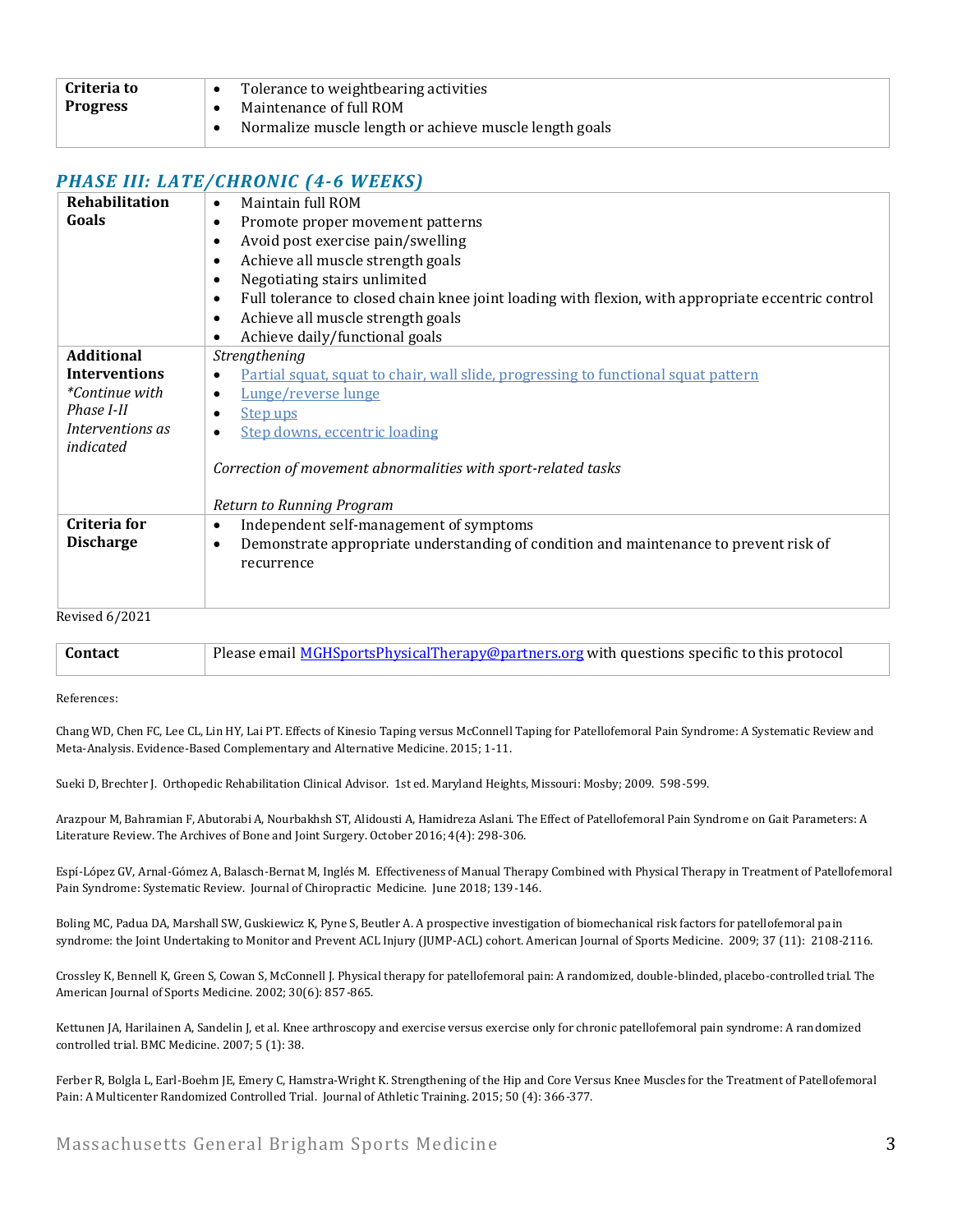Dolak KL, Silkman C, McKeon JM, Hosey RG, Lattermann C, Uhl TL. Hip Strengthening Prior to Functional Exercises Reduces Pain Sooner Than Quadriceps Strengthening in Females With Patellofemoral Pain Syndrome: A Randomized Clinical Trial. Journal of Orthopaedic & Sports Physical Therapy. August 2011; 41 (8): 560-570.

Herrington L, Al-Sherhi A. A controlled trial of weight-bearing versus non-weight-bearing exercises for patellofemoral pain. Journal of Orthopaedic & Sports Physical Therapy. 2007; 37 (4): 155-160.

Powers CM, Ward SR, Fredericson M, Guillet M, Shellock FG. Patellofemoral kinematics during weight-bearing and non-weight-bearing knee extension in persons with lateral subluxation of the patella: A preliminary study. Journal of Orthopaedic & Sports Physical Therapy. 2003; 33 (11): 677-685.

Flynn TW, Soutas-Little RW. Patellofemoral joint compressive forces in forward and backward running. Journal of Orthopaedic & Sports Physical Therapy. 1995; 21 (5): 277-282.

Huang BY, Shih YF, Chen WY, Ma HL. Predictors for Identifying With Patellofemoral Pain Syndrome Responding to Femoral Nerve Mobilization. Archives of Physical Medicine and Rehabilitation. 2015; 96: 920-97.

Liao TC, Yang N, Ho KY, Farrokhi S, Powers CM. Femur Rotation Increases Patella Cartilage Stress in Females with Patellofemoral Pain. Official Journal of the American College of Sports Medicine. 2015; 1775-1780.

Ramskov D, Barton C, Nielsen RO, Rasmussen S. High Eccentric Hip Abduction Strength Reduces the Risk of Developing Patellofemoral Pain Among Novice Runners Initiating a Self-Structured Running Program: A 1-Year Observational Study. Journal of Orthopaedic & Sports Physical Therapy. March 2015; 45 (3): 153-161.

Yilmaz Yelvar GD, Baltaci G, Bayrakci Tunay V, Atay AO. The effect of postural stabilization exercises on pain and function in females with patellofemoral pain syndrome. Acta Orthrop traumatol Turc. 2015; 49 (2): 166-174.

Glaviano NR, Saliba S. Impairment based rehabilitation for patellofemoral pain patients. The Physician and Sportsmedicine. 2016; 44 (3): 311-323.

Miao P, Xu Y, Pan C, Liu H, Wang C. Vastus medialis oblique and vastus lateralis activity during a double-leg semisquat with or without hip adduction in patients with patellofemoral pain syndrome. BMC Musculoskeletal Disorders. 2015; 16 (289): 1-8.

Giles LS, Webster KE, McClelland JA, Cook J. Atrophy of the Quadriceps Is Not Isolated to the Vastus Medialis Oblique in Individuals With Patellofemoral Pain. Journal of Orthopaedic & Sports Physical Therapy. August 2015; 45 (8): 613-619.

Sendur OF, Gurer G, Yildirim T, Ozturk E, Aydeniz A. Relationship of Q angle and joint hypermobility and Q angle values in different positions. Clinical Rheumatology. 2006; 25 (3): 304-308.

Powers CM. The influence of altered lower-extremity kinematics on patellofemoral joint dysfunction: A theoretical perspective. Journal of Orthopaedic & Sports Physical Therapy. 2003; 33 (11): 639-646.

Salsich GB, Perman WH. Patellofemoral joint contact area is influenced by tibiofemoral rotation alignment in individuals who have patellofemoral pain. Journal of Orthopaedic & Sports Physical Therapy. 2007; 37 (9): 521-528.

Noehren B, Pohl MB, Sanchez Z, Cunningham T, Lattermann C. Proximal and Distal Kinematics in Female Runners with Patellofemoral Pain. Clinical Biomechanics. May 2012; 27 (4): 366-371.

Horschig A, Sonthana K, Neff T. The Squat Bible: The Ultimate Guide to Mastering the Squat and Finding Your True Strength. Middletown, Delaware: Squat University LLC; 2017. 48, 71, 90-92, 99-102, 148-164.

Cook C, Hegedus E. Orthopedic Physical Examination Tests: An Evidence-Based Approach. Prentice Hall, 2008.

Pazzinatto MF, de Oliveira Silva D, Barton C, Rathleff MS, Briani RV, Micolis de Azevedo F. Female Adults with Patellofemoral Pain Are Characterized by Widespread Hyperalgesia Which Is Not Affected Immediately by Patellofemoral Joint Loading. Pain Medicine. 2016; 17: 1953-1961.

Lesher JD, Sutlive TG, Miller GA, Chine NJ, Garber MB, Wainner RS. Development of a clinical prediction rule for classifying patients with patellofemoral pain syndrome who respond to patellar taping. Journal of Orthopaedic & Sports Physical Therapy. 2006; 36 (11): 854-866.

Greenwood JLJ, Joy EA, Stanford JB. The Physical Activity Vital Sign: A Primary Care Tool to Guide Counseling for Obesity. Journal of Physical Activity and Health. 2019; 7: 571-576.

Waryasz GR, McDermott AY. Patellofemoral pain syndrome (PFPS): A systematic review of anatomy and potential risk factors. Dynamic Medicine. 2008; 7: 9.

Massachusetts General Brigham Sports Medicine 4